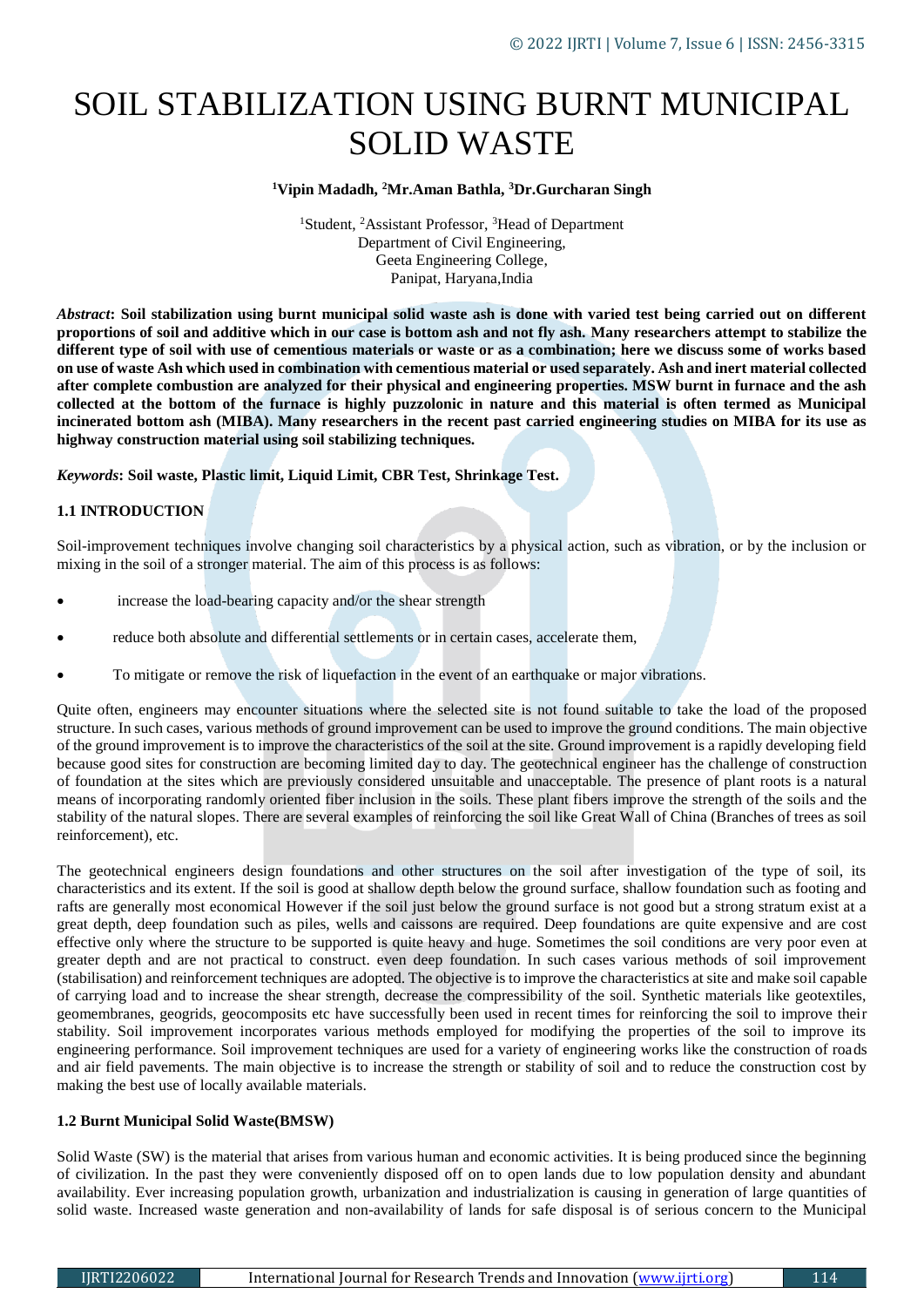Administration. Despite spending 40-50 percent of Municipal service budget on solid waste disposal, most of the Indian Municipalities are unable to provide satisfactory solid waste management services. Often the solid waste disposal sites are away from urban limits and there is a need to find eco-friendly disposal solutions for MSW disposal and re use. There is a basic difference in composition of Municipal Solid Waste (MSW) generated in developing countries and developed countries. India, being a developing country cannot adopt waste disposal methods followed in developed countries. The conventional methods available for solid waste disposal are land filling, incineration, and composting and bio-gas generation. Composting and bio-gas generation methods are attempted but could not go commercially on large scale due to practical difficulties in implementation. Also the other issues involved in biogas and composting are operational, maintenance and marketing related. The incineration method of disposal is not adoptable due to huge capital investment. On land disposal method leads to pollution of ground water due to percolation of leachate and moreover it is becoming impracticable to continue with open land dumping due to scarcity of dumping sites. This necessitates adoption of suitable cost effective incineration method for safe disposal of MSW. In this method, waste collected from the dumping yards is set for natural burning for 24 hours on open yard to ensure complete burning of organic matter and all combustible matter like plastics, rubber paper, thermo coal etc,. which converts the solid waste into waste ash which known as Burnt Municipal Solid Waste.

#### **1.3 Different Types of Stabilization**

## **MECHANICAL METHOD OF STABILIZATION**

In this procedure, soils of different gradations are mixed together to obtain the desired property in the soil. This may be done at the site or at some other place from where it can be transported easily. The final mixture is then compacted by the usual methods to get the required density. It shows load carrying capacity of stabilizes and unstabilized soil diagrammatically.

Denser soil after stabilization makes load distribution effective and improves soil bearing capacity. It enables load to be effective within soil mass which enhances load carrying capacity of soil.

#### **ADDITIVE METHOD OF STABILIZATION**

It refers to the addition of manufactured products into the soil, which in proper quantities enhances the quality of the soil. Materials such as cement, lime, bitumen, MSW ash etc. are used as chemical additives. Sometimes different fibers are also used as reinforcements in the soil. The addition of these fibers takes place by two methods

#### **A) ORIENTED FIBER REINFORCEMENT**

The fibers are arranged in some order and all the fibers are placed in the same orientation. The fibers are laid layer by layer in this type of orientation. Continuous fibers in the form of sheets, strips or bars etc. are used systematically in this type of arrangement. **B) RANDOM FIBER REINFORCEMENT**

This arrangement has discrete fibers distributed randomly in the soil mass. The mixing is done until the soil and the reinforcement form a more or less homogeneous mixture. Materials used in this type of reinforcements are generally derived from paper, nylon, metals or other materials having varied physical properties.

## **1.4 NEED OF STUDY**

1) To use municipal waste ash as a stabilizing material and to solve the problem of waste disposal.

- 2) To evaluate the different characteristics of soil for different proportions of ash in replacement of 5% and10%.
- 3) To analysis the cost of MSWA stabilization.
- 4) To study the results of replacement and concentration on future use.
- 5) To increase the shear strength of soil.
- 6) To reduce the thickness of sub grade for flexible pavement
- 7) To reduce the cost of flexible pavement.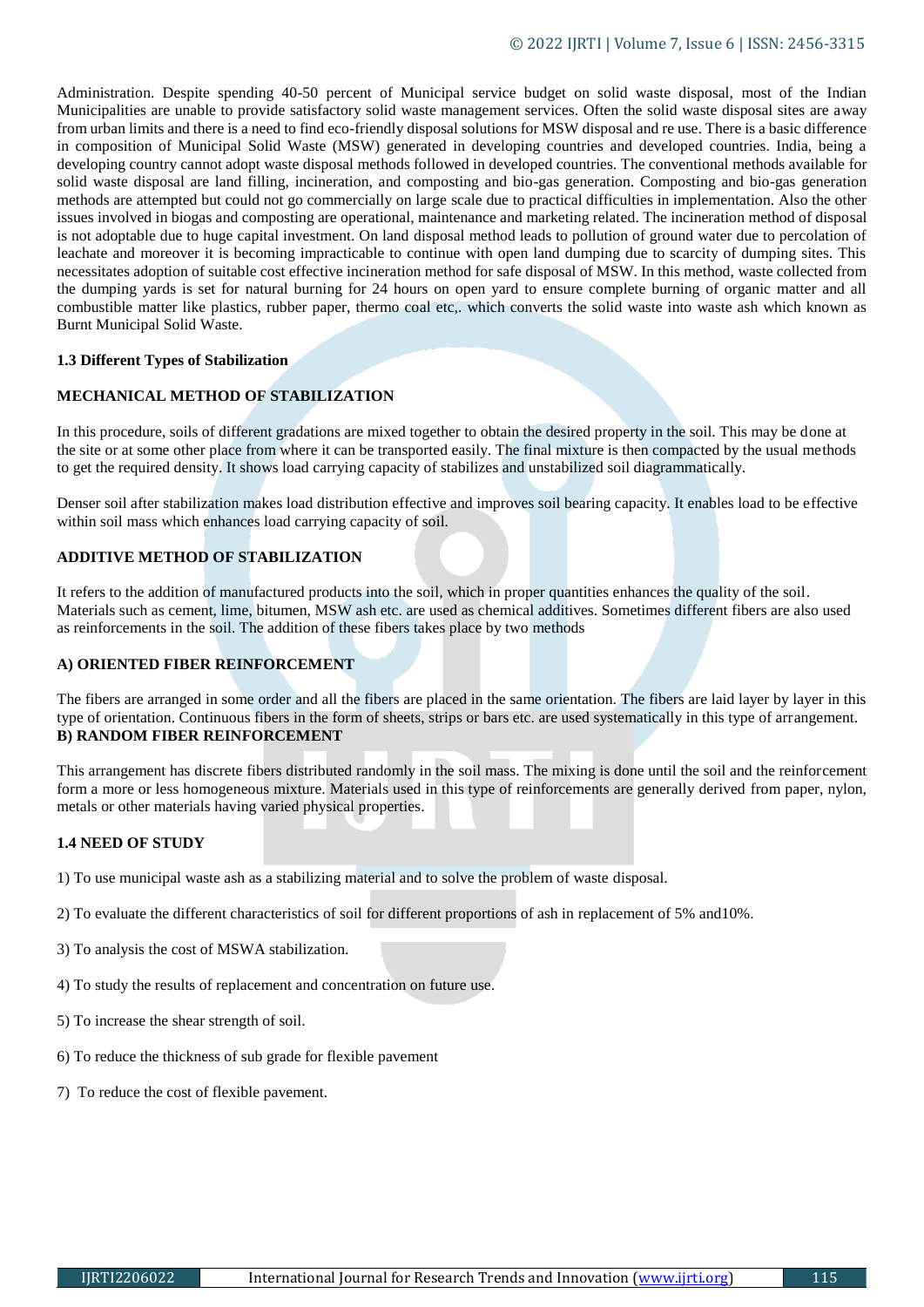# **1.5 MUNICIPAL BURNT SOLID WASTE**

Solid Waste (SW) is the materialthat arises from various human and economic activities. In this method,waste collected from the dumpingyards is set for burning for 24 hours on open yard to ensure complete burning of organic matter and all combustible matter like plastics, rubber paper, thermo coal etc,. which converts the solid waste into waste ash which known as Burnt Municipal Solid Waste.



We used Oven Drying method for water content determination whose temperature is maintained at 105-110 °C Water Content  $= 13.63\%$ 

- $Cu = 4$  and  $Cc = 1$ , hence the soil is poor graded oruniformly graded soil.
- We used CasagrandeApparatus for liquidlimit determination.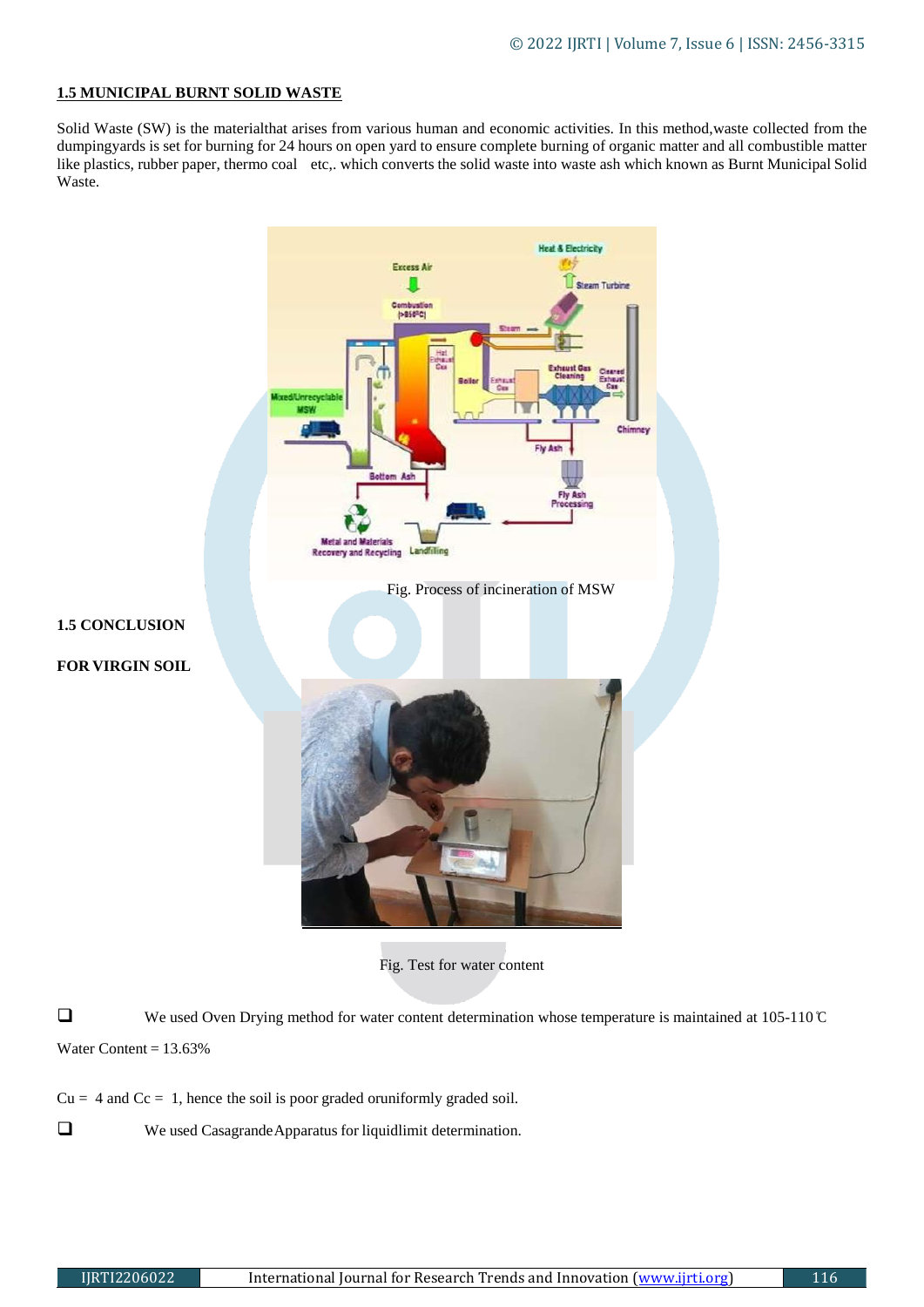

Fig. Test for Sieve Analysis

 $\Box$  Liquid Limit of soil was found to be 21.1%



The minimum water content is determined at which soil begins to crumble when rolled intothe thread of 3mm.<br>Plastic limit of soil was found to be 14.28% Plastic limit of soil was found to be 14.28%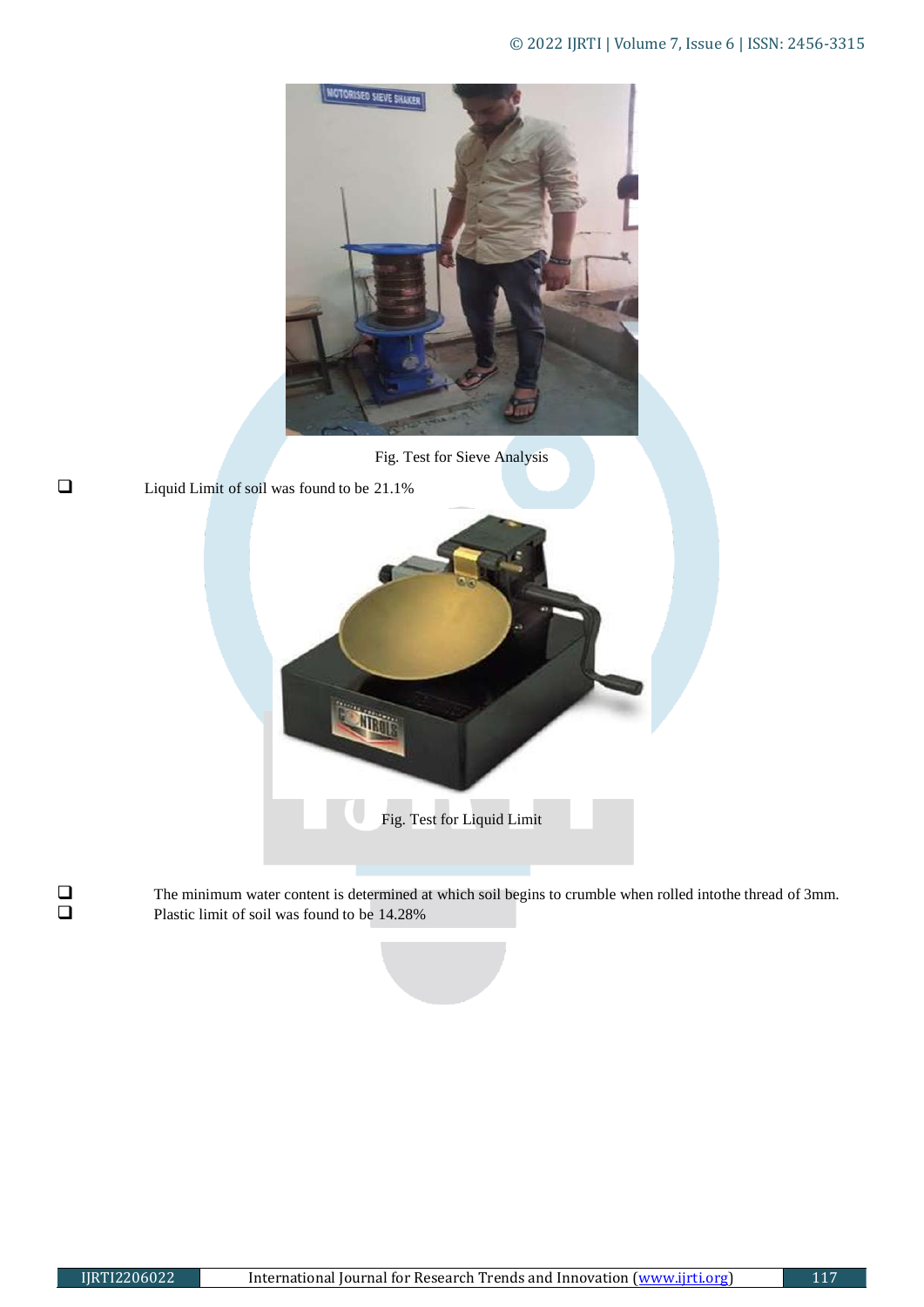

Fig. Test for Plastic Limit

- **Shrinkage limit was found to be 10.77%**
- **OMC** =  $15.7\%$





Fig. Test for CBR

 $\Box$  MDD = 1.777 g/cc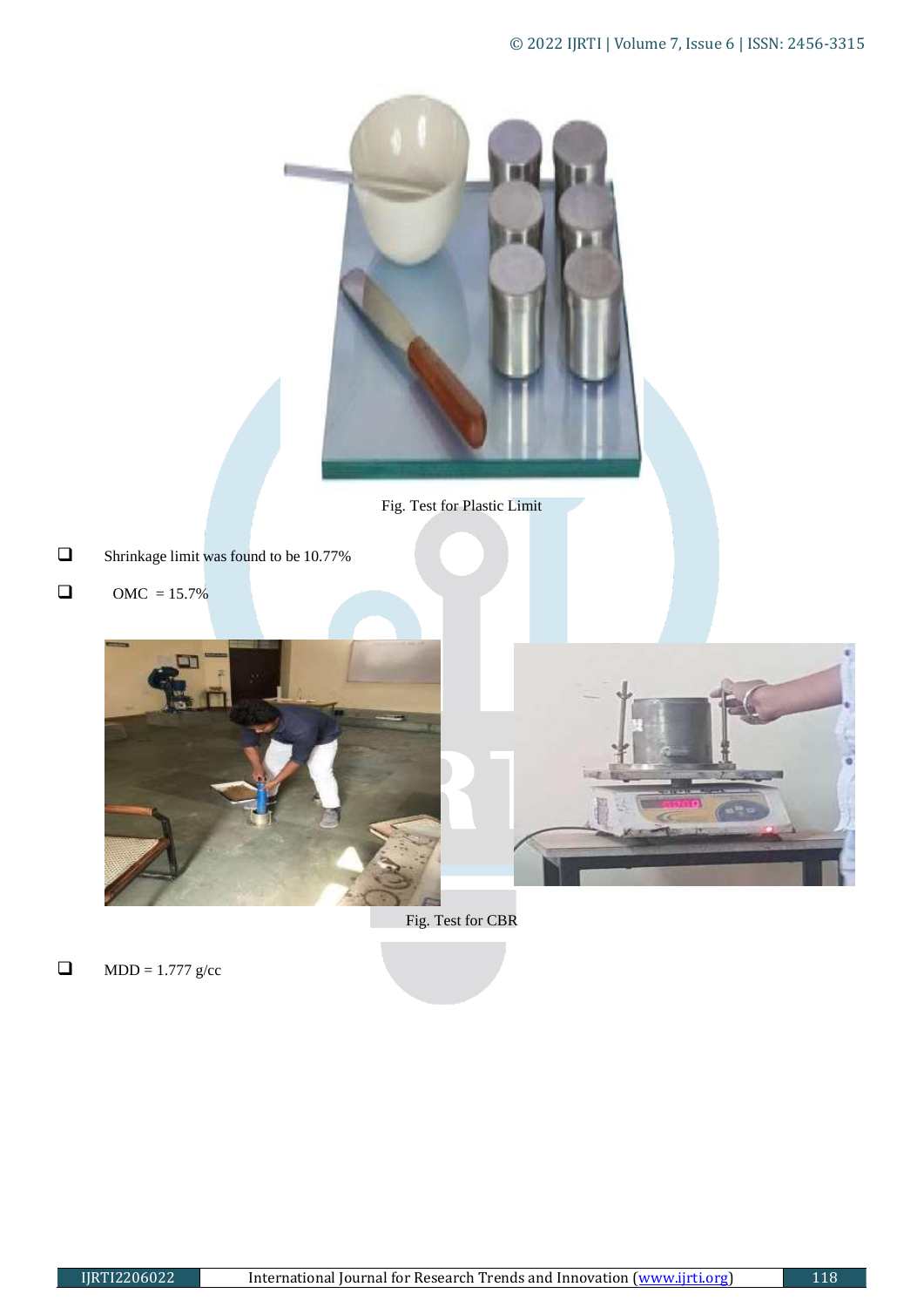CBR value at 2.5mm and 5.0mm penetration are 4.9and 5.69. So,





 $\Box$  CBR value of soil is 5.69 **SOIL WITH 4% BOTTOM ASH** 

|                                                              | We used casagrande apparatus for liquid limit determination.                                                |
|--------------------------------------------------------------|-------------------------------------------------------------------------------------------------------------|
| □                                                            | The minimum water content is determined at which soil begins to crumble when rolled into the thread of 3mm. |
|                                                              | Plastic limit was found to be 15.38%.                                                                       |
| ❏                                                            | Shrinkage limit was found to be 11%.                                                                        |
|                                                              | $\text{OMC} = 16\%$                                                                                         |
|                                                              | $MDD = 1.78g/cc$                                                                                            |
|                                                              | CBR value at 2.5mm and 5.0mm penetration are 5.69 and 6.41.                                                 |
| <b>SOILWITH 8% BOTTOM ASH</b>                                |                                                                                                             |
|                                                              | Liquid limit was found to be 23.61%                                                                         |
|                                                              | Plastic limit was found to be 16.6%                                                                         |
|                                                              | Shrinkage limit was found to be 11.8%                                                                       |
|                                                              | $OMC = 16.2%$                                                                                               |
|                                                              | $MDD = 1.79g/cc$                                                                                            |
| CBR Value at 2.5 mm and 5.0 mm penetration are 6.05 and 8.3. |                                                                                                             |

CBR Value of soil is 8.3.

# **SOIL WITH 12% BOTTOM ASH**

- **Liquid limit was found to be 21.82%**
- Plastic limit was found to be  $16\%$ <br>Shrinkage limit was found to be 1
- Shrinkage limit was found to be 11.2%
- $OMC = 16.12\%$
- $MDD = 1.78g/cc$
- CBR Value at 2.5 mm and 5.0 mm penetration are 6.05 and 7.59.
- $\Box$  CBR Value of soil is 7.59.

1. On the basis of various results such as liquid limit, plastic limit, shrinkage limit,max dry density and CBR Value we conclude that optimum value of ash that is desirable to use to stabilize the soil is found to be 8%

2. As plasticity index is 6.82 and liquid limit is 21.1 Hence soil was found as low compressible silt and clay.

3. As the value of CBR is more for soil with 8% ash than virgin soil. Hence it increased the bearing capacity of soil.